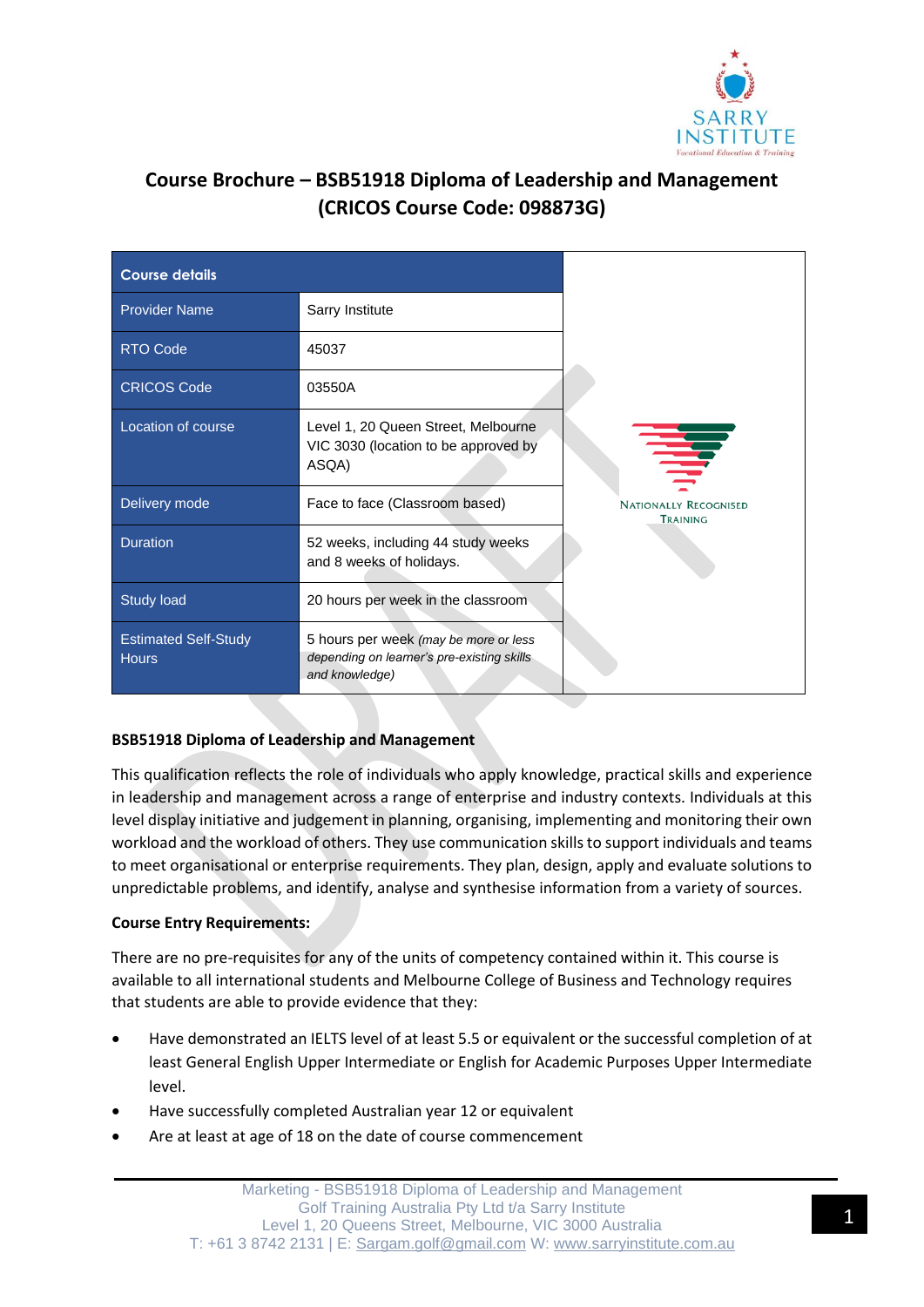

**Please Note**: all the students commencing this course are required to complete LLN test on the orientation day to assist Melbourne College of Business and Technology to identify student's needs for additional support during their study with Melbourne College of Business and Technology.

### **Pathways:**

Once students have successfully completed BSB51918 Diploma of Leadership and Management, they can apply for various roles across management positions that have responsibility for the work of other staff and lead teams.

The further study pathways available to students who undertake this qualification include:

- BSB61015 Advanced Diploma of Leadership and management
- Other Advanced Diploma, Diploma or Degree programs in related fields such as business, management, marketing.
- Graduate Certificate or Graduate Diploma courses.

#### **Course Structure:**

A total of 12 Units (4 Core and 8 electives) must be completed and deemed competent to achieve the qualification BSB51918 Diploma of Leadership and Management. Participants who achieve competency in any unit/s will receive a Statement of Attainment (provided USI is verified) for that unit/s without completing all 12 units in the qualification. Students completing all the required units of competency will attain full qualification.

| Code      | <b>Title</b>                                                    | Core/ Elective |
|-----------|-----------------------------------------------------------------|----------------|
| BSBWOR502 | Lead and manage team effectiveness                              | Core           |
| BSBMGT517 | Manage operational plan                                         | Core           |
| BSBLDR502 | Lead and manage effective workplace relationships               | Core           |
| BSBLDR511 | Develop and use emotional intelligence                          | Core           |
| BSBPMG522 | Undertake project work                                          | Elective       |
| BSBWOR501 | Manage personal work priorities and professional<br>development | Elective       |
| BSBMGT502 | Manage people performance                                       | Elective       |
| BSBMGT516 | Facilitate continuous improvement                               | Elective       |